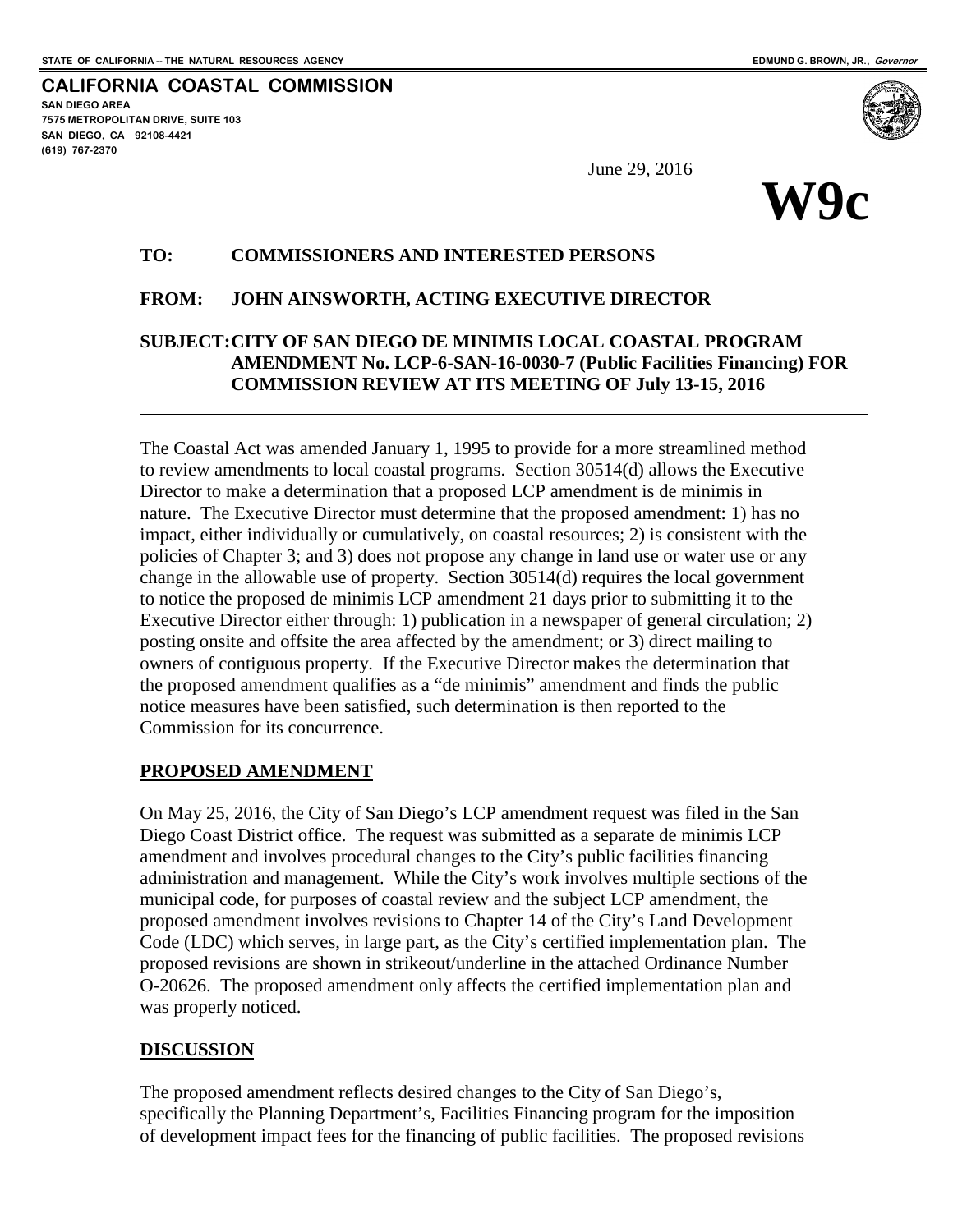LCP-6-SAN-16-0030-7 – de minimus Public Facilities Financing Page 2

are intended to streamline regulations, and eliminate redundancies and outdated references. For purposes of coastal review, the key changes would authorize the Mayor/City Manager to enter into developer reimbursement agreements where: (1) the source of reimbursement is limited to development impact fee funds; (2) the public works project is identified in a City Council adopted public facilities financing plan or impact fee study and the amount of reimbursement does not exceed the identified amount therein; and (3) the amount of the reimbursement agreement does not exceed \$30M. Under the "strong mayor" form of governance set forth in the San Diego Charter, the Mayor is recognized as the Chief Executive Officer for the City responsible for signing all legal instruments and documents. The Municipal Code then specifies that all references to "City Manager" are deemed to refer to the "Mayor".

The City enters into reimbursement agreements with developers or other entities to cover the design and construction costs of public works improvements that may not be directly attributable to the private development and it is hoped that utilizing the developers' consultants results in cost and time savings. The purpose of these code revisions would be to streamline the reimbursement process and ensure the completion of needed public infrastructure more quickly. Ultimately, the City would also project some reductions in development impact fees with more efficient operations.

The proposed revision to the Land Development Code (IP) does not change the allowable uses of any coastal zone property, any land uses or the resource protection regulations of the City. The proposed amendment does not have any potential to impact, either individually or cumulatively, coastal resources. Therefore, the proposed amendment can be found consistent with Chapter 3 of the Coastal Act and be supported.

# **CONSISTENCY WITH THE CALIFORNIA ENVIRONMENTAL QUALITY ACT (CEQA)**

Section 21080.5 of the California Environmental Quality Act (CEQA) exempts local government from the requirement of preparing an environmental impact report (EIR) in connection with its local coastal program. Instead, the CEQA responsibilities are assigned to the Coastal Commission and the Commission's LCP review and approval program has been found by the Resources Agency to be functionally equivalent to the EIR process. Thus, under CEQA Section 21080.5, the Commission is relieved of the responsibility to prepare an EIR for each LCP.

Nevertheless, the Commission is required in an LCP submittal or, as in this case, an LCP amendment submittal, to find that the LCP, or LCP, as amended, does conform with CEQA provisions. In the case of the subject LCP amendment request, the Commission finds that approval of the de minimis LCP amendment, as submitted, would not result in any significant adverse environmental impacts under the meaning of the California Environmental Quality Act.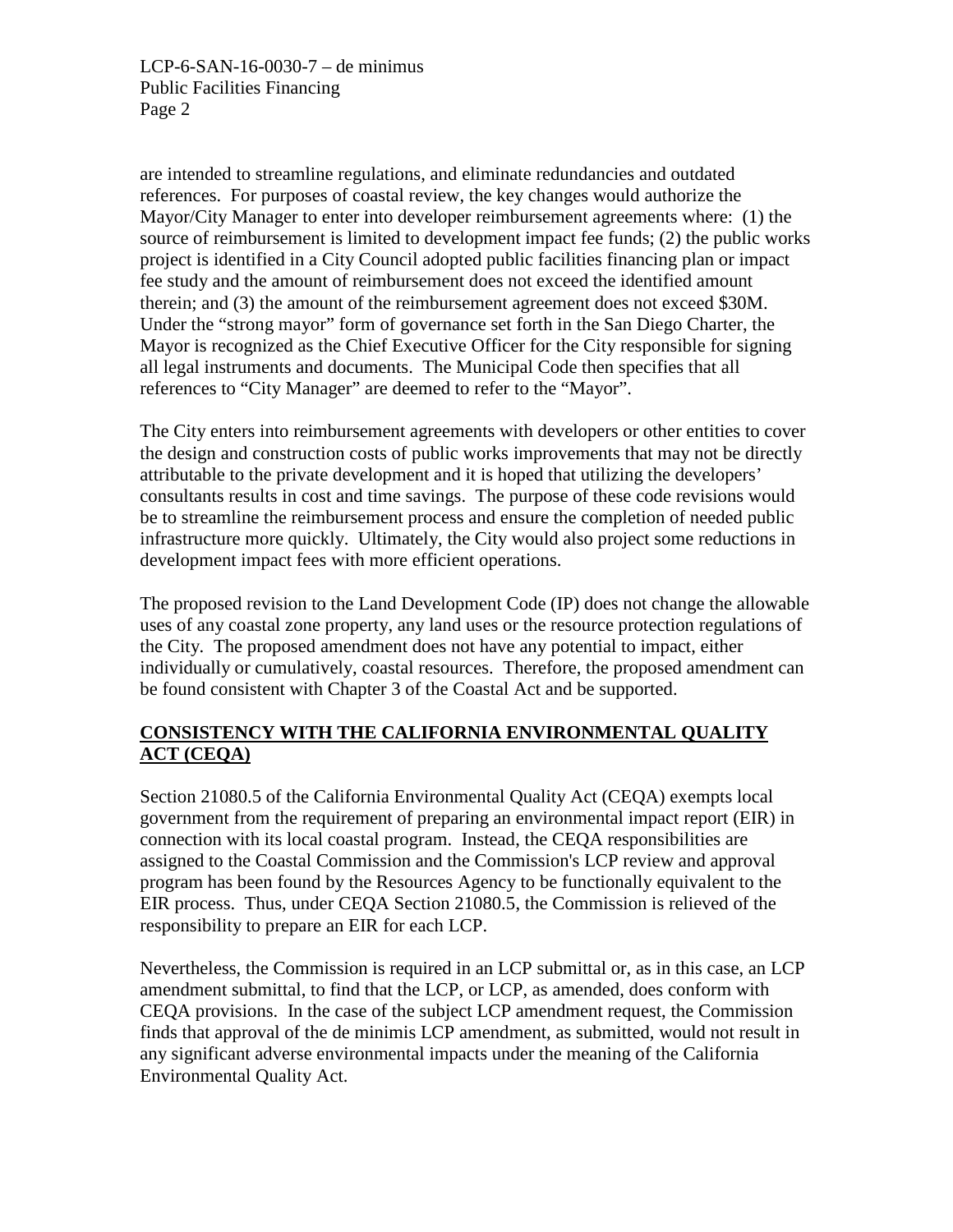LCP-6-SAN-16-0030-7 – de minimus Public Facilities Financing Page 3

## **DETERMINATION**

The Executive Director determines that the City of San Diego LCP amendment is de minimis. Based on the information submitted by the City, the proposed LCP amendment will have no impact, either individually or cumulatively, on coastal resources. It is consistent with the policies of Chapter 3 of the Coastal Act. The amendment does not propose any change in land use or any change in the allowable use of property. The City has properly noticed the proposed amendment. As such, the amendment is de minimis pursuant to Section 30514(d).

**MOTION:** *I move that the Commission concur with the Executive Director's determination that the LCP amendment, as submitted, is de minimis.*

## **STAFF RECOMMENDATION:**

The Executive Director recommends that the Commission **concur** in this determination. Unless three or more members of the Commission object to this determination, the amendment shall become effective and part of the certified LCP ten (10) days after the date of the Commission meeting.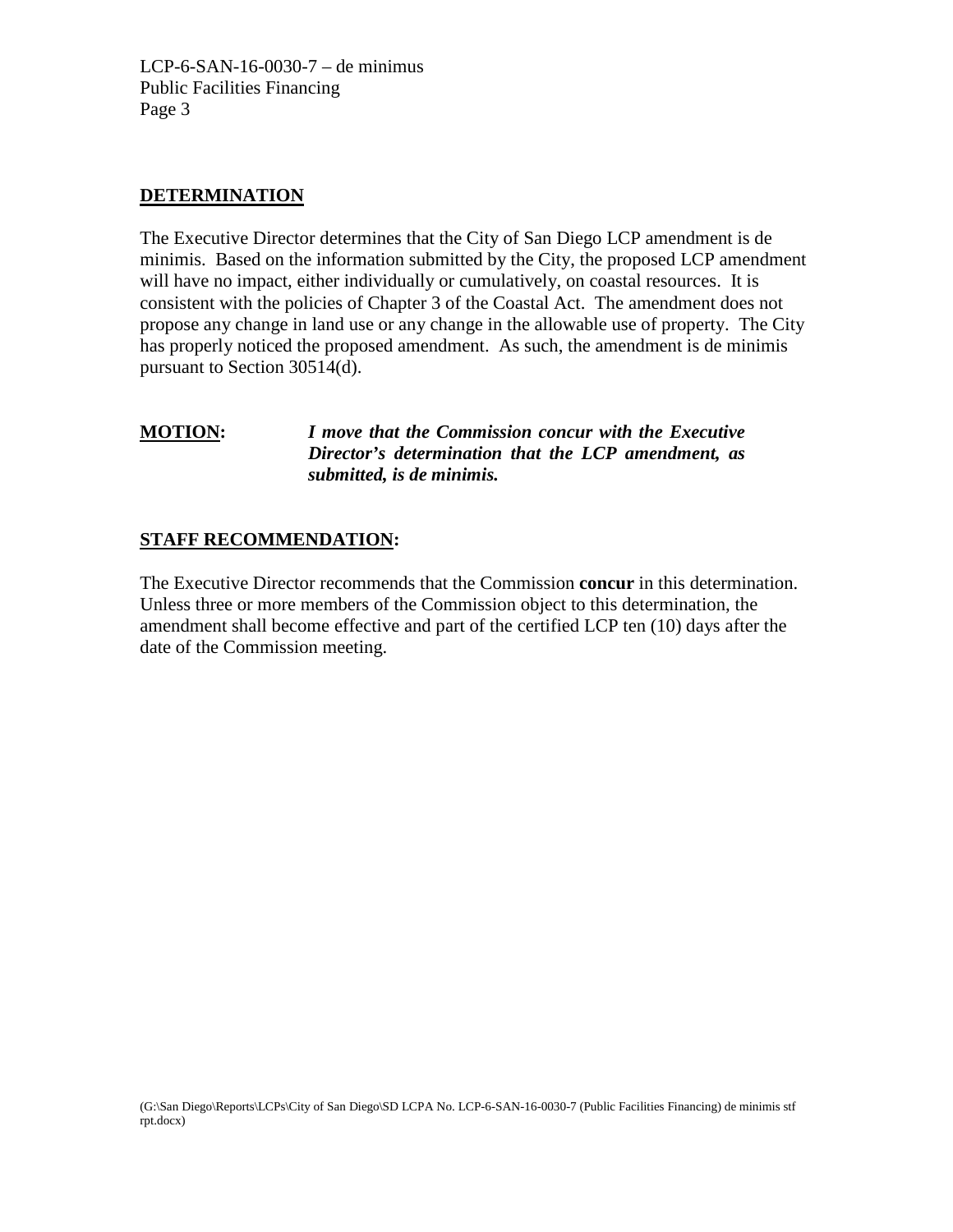$(O-2016-67)$ 

 $\mathcal{O}(\mathcal{E}^{\mathcal{E}})$ 

### STRIKEOUT ORDINANCE

### **OLD LANGUAGE: Struck-Out NEW LANGUAGE: Double Underline**

ORDINANCE NUMBER O- (NEW SERIES)

DATE OF FINAL PASSAGE

AN ORDINANCE AMENDING CHAPTER 14, ARTICLE 2, DIVISION 6 OF THE SAN DIEGO MUNICIPAL CODE BY AMENDING SECTION 142.0640, RELATING TO DEVELOPMENT IMPACT FEES AND DEVELOPER REIMBURSEMENT AGRÉEMENTS USING DEVELOPMENT IMPACT FEE FUNDS.

Payment of Development-Impact Fees for Financing Public Facilities \$142.0640

> $(a)$ Purpose

> > The purpose of this Section is to implement the City's General Plan which contains policies related to the maintenance of an effective facilities financing program to ensure the impact of new *development* is mitigated

> > through appropriate fees. This Section applies to communities identified as

"Facilities Benefit Assessment" communities and "Development Impact

Fee" communities in the City's General Plan, Facilities Benefit

Assessments and Development Impact Fees are collectively identified as

Development Impact Fees. Nothing in this Section shall be construed to

prohibit the City from imposing additional Development Impact Fees on a

particular project.

 $(ab)$ Payment of Fees

The payment of Development Impact Fees (as defined in California

City of San Liego

 $-PAGE1OF7-$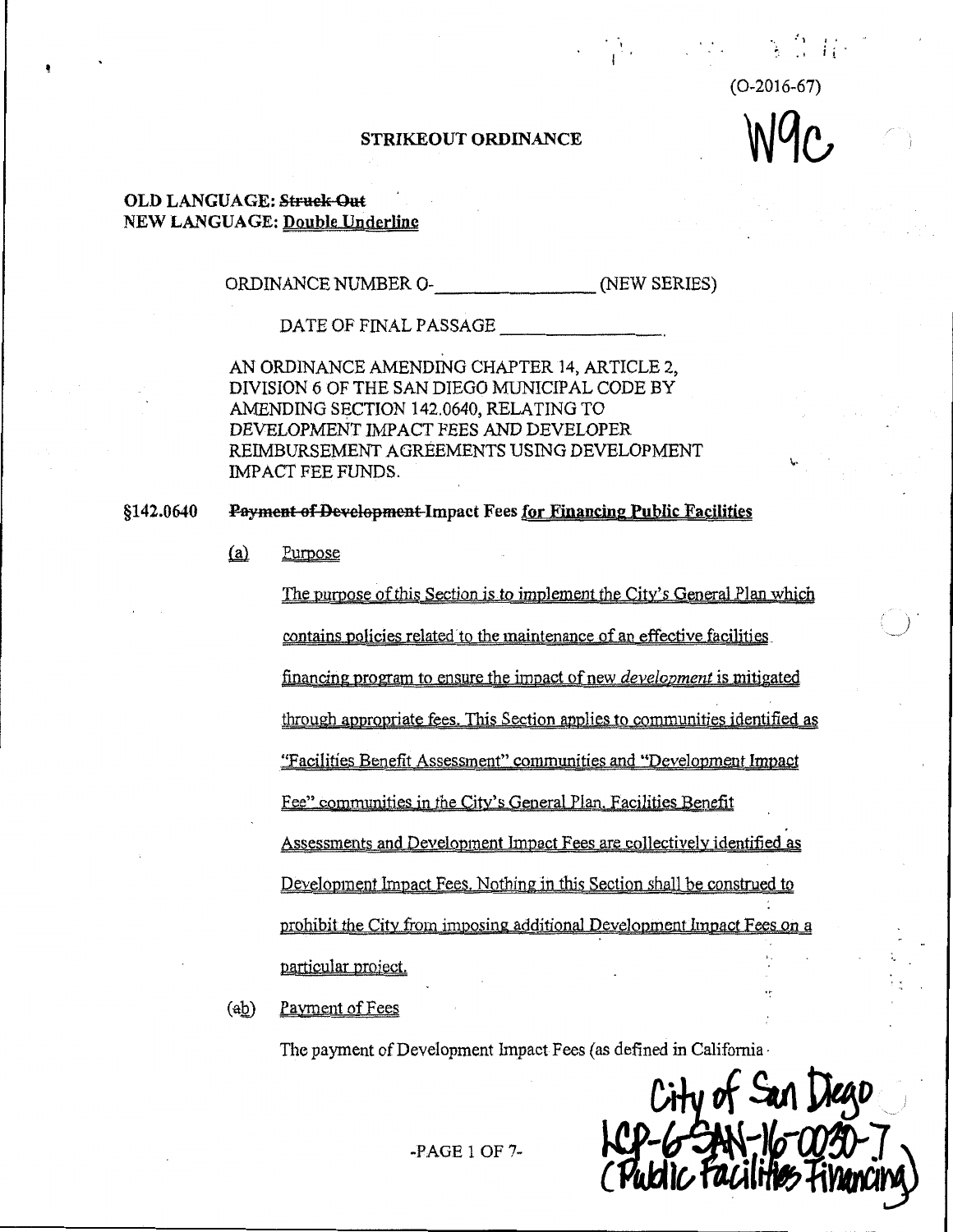Government Code Section 66000) shall be required before prior to the issuance of any Building Permit in areas where Development Impact Fees have been established by City Council Rresolution or ordinance of the City Council. Notwithstanding the above, the City Manager may also require the payment of Development Impact Fees prior to issuance of any construction permit issued or required for *development* that would increase demand for public facilities and/or result in the need for new public facilities. The Development Impact Fee due shall be determined in accordance with the fee schedule approved by the applicable City Council Resolution of the City Council in effect upon the issuance of a Building Permit, or construction permit, as applicable, and may include an automatic increase consistent with Section 142.0640(bc) below.

Automatic Annual Increases  $(\frac{1}{2}$ 

> For communities identified as Development Impact Fee communities in the General Plan, Uunless otherwise specified in the applicable City Council Resolution(s) establishing the Development Impact Fees, the ... amount of the Development Impact Fee shall be increased, starting on July 1, 2010, and on each July 1st thereafter, based on the one-year change (from March to March) in the Construction Cost Index for Los Angeles as published monthly in the Engineering News-Record. Such Hincreases to Development Impact Fees consistent with the Construction Cost Index in Los Angeles shall be automatic and shall not require further action of the City Council. This Subsection shall not be applicable to Development.

### $-PAGE2$  OF 7-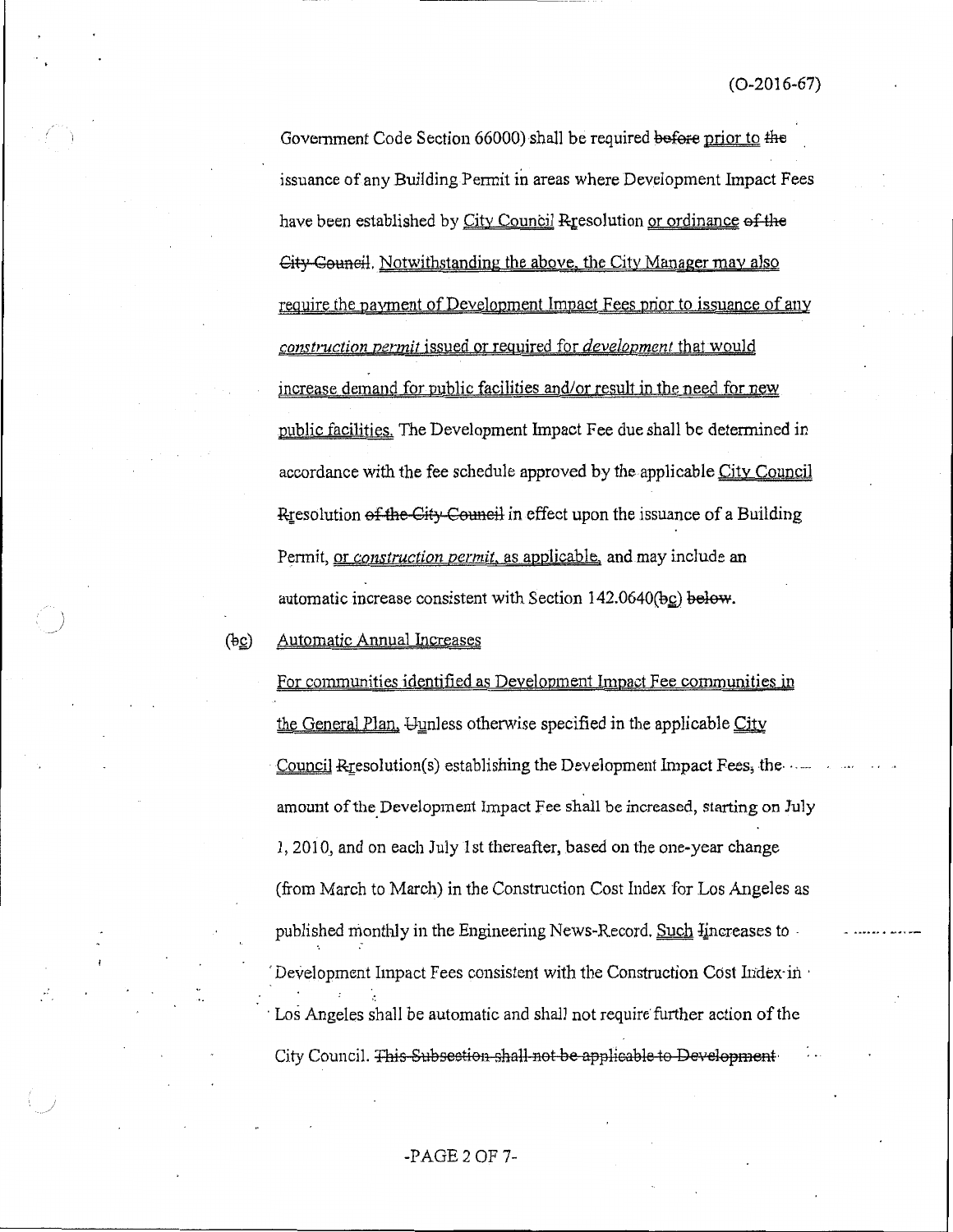in de serviciones

Impact Fees in communities that are also subject to Chapter 6, Article 1, Division 22. For communities identified as Facilities Benefit Assessment communities in the General Plan, the Development Impact Fee shall be the amount identified in the applicable fee schedule adopted by City Council resolution.

 $\left(\text{ed}\right)$ Fee Deferral

 $(2)$ 

Notwithstanding Section 142.0640(ab), Building Permits or construction permits, as applicable, may be issued if the City Manager defers payment of the Development Impact Fees in accordance with this Subsection. Development Impact Fees due pursuant to the City's Regional Transportation Congestion Improvement Program shall not be deferred under any circumstance.

[No change in text.]  $(1)$ 

> Payment of Development Impact Fees shall not be deferred unless and until a Fee Deferral Agreement is entered into to the satisfaction of the City Manager. The Fee Deferral Agreement shall be recorded against the applicable property in the Office of the San Diego County Recorder and shall constitute a lien for the payment of the Development Impact Fee. The Fee Deferral Agreement shall be binding upon, and the benefits of the... agreement shall inure, to, the parties and all successors in interest to the parties to the Fee Deferral Agreement.  $222.78 \pm 0.027$

### $-PAGE3$  OF 7-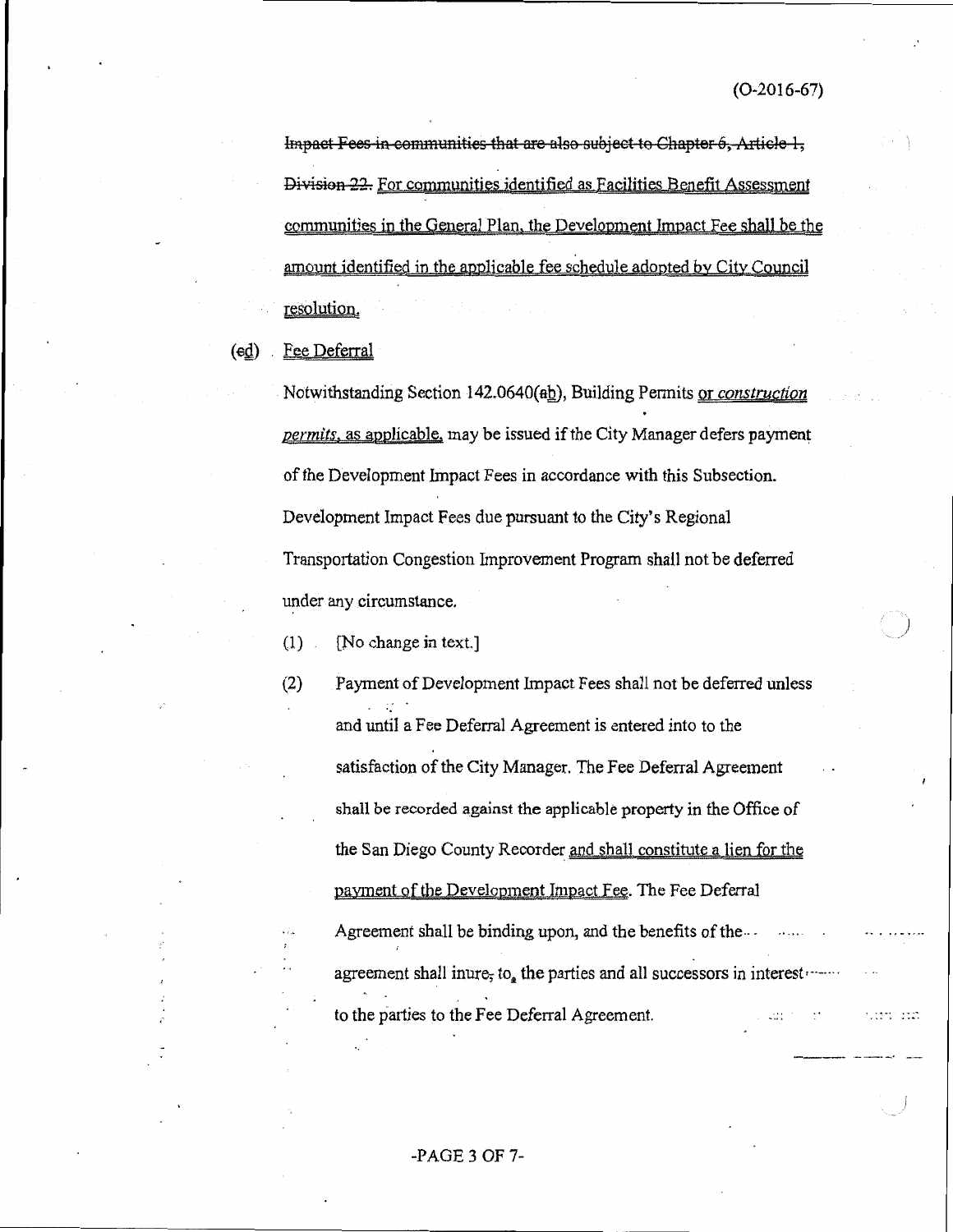$(3)$ Payment of Development Impact Fees shall only be deferred if the applicable administrative processing fee, as set-forth in the Comprehensive Fee Schedule on file in the Office of the City Clerk adopted by City Council resolution, is paid by the applicant applicant or landowner.

 $(4)$ 

At the end of the Development Impact Fee deferral period as set forth in Section 142.0640(e)(1) If payment of the Development Impact Fee is deferred, the deferred Development Impact Fees due shall be determined in accordance with Section  $142.0640 \text{(ab)} - \text{(c)}$ , except that, if the Development Impact Fee is paid prior to the end of the deferral period as set forth in Section 142.0640(d)(1), the amount of the Development Impact Fee shall be determined by the Development Impact Fee rate for the year in which the Development Impact Fee' is actually paid as set forth in the Development Impact Fee schedule in effect when the Fee Deferral Agreement was executed by the City, or a subsequently-approved Development Impact Fee schedule, whichever schedule is lower, plus an automatic increase consistent with Section 142.0640(bc) if applicable, or the fee schedule approved by the City Council for a subsequent update or amendment of the applicable public facilities. financing plan, whichever fee schedule is lower. If the Development Impact Fee is not timely paid as provided for in the Fee Deferral Agreement, the amount of the Development Impact

### $-PAGE 4 OF 7-$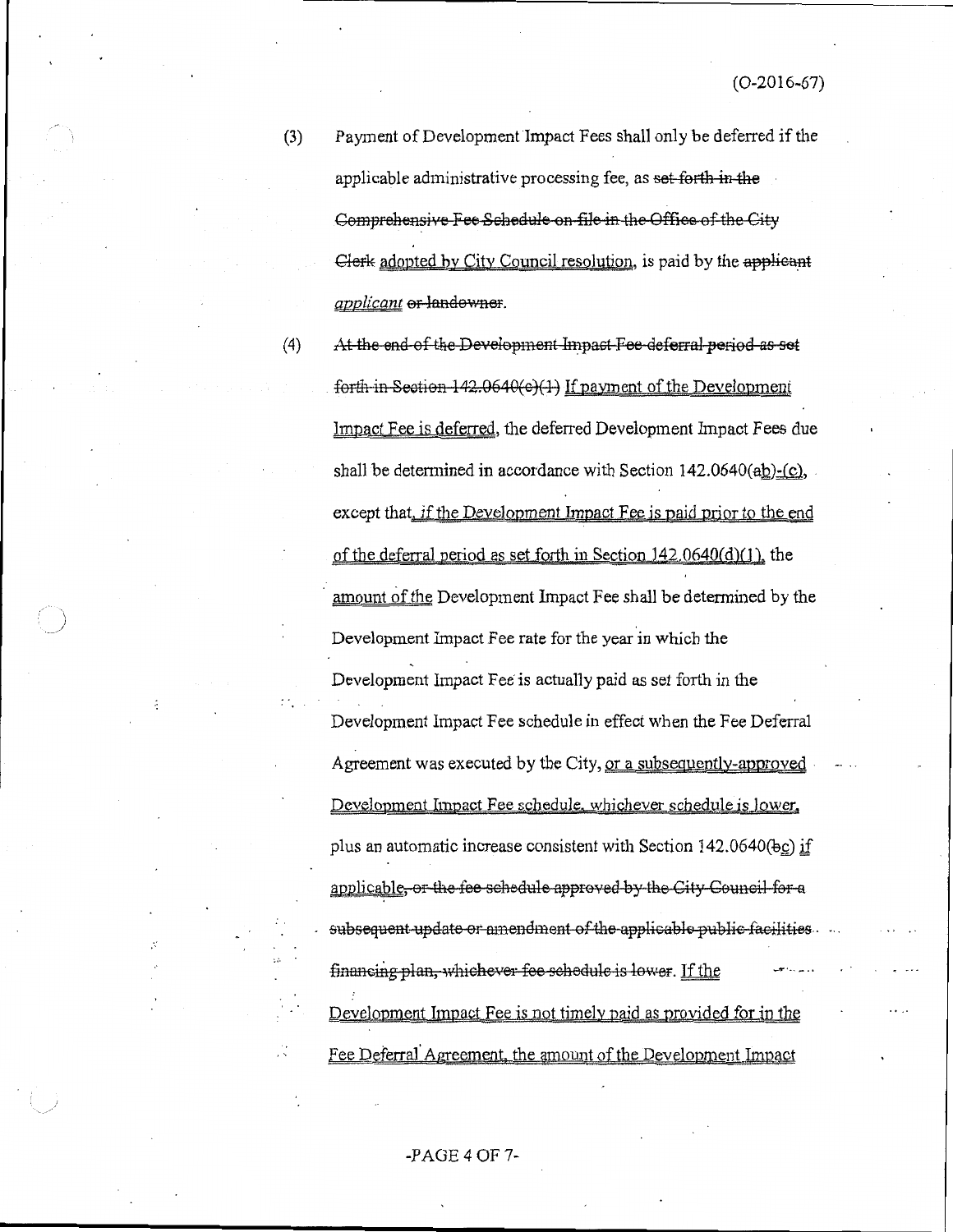Fee shall be determined in accordance with the Development Impact Fee schedule in effect when the Development Impact Fee is actually paid, or the schedule in effect at the end of the deferral period as set forth in Section  $142.0640(d)(1)$ , plus automatic increases consistent with Section 142.0640(c), whichever amount is greater.

Waiver, Adjustment, or Reduction of Fees  $(d<sub>c</sub>)$ 

> Any party on whom Development Impact Fees are imposed, may file an application for a waiver, adjustment, or reduction of the Development Impact Fees with the City Manager in accordance with this Subsection. Nothing in this Subsection shall affect the requirements set forth in Section  $142.0640$ ( $ab$ ). The procedures provided in this Subsection are additional to any other procedure authorized by law for protesting or challenging Development Impact Fees.

[No change in text.]  $(1)$ 

 $(2)$ An application for a waiver, adjustment, or reduction of Development Impact Fees shall only be processed after the applicable fee or amount of deposit, as set forth in the Comprehensive Fee Schedule on file in the Office of the City Clerk adopted by City Council resolution, has been paid in full. If a. deposit is required, and the deposit as shown in the Comprehensive - - - - - - - - - -Fee Schedule adopted by City Council resolution is insufficient to cover the actual cost to the City to process the application, an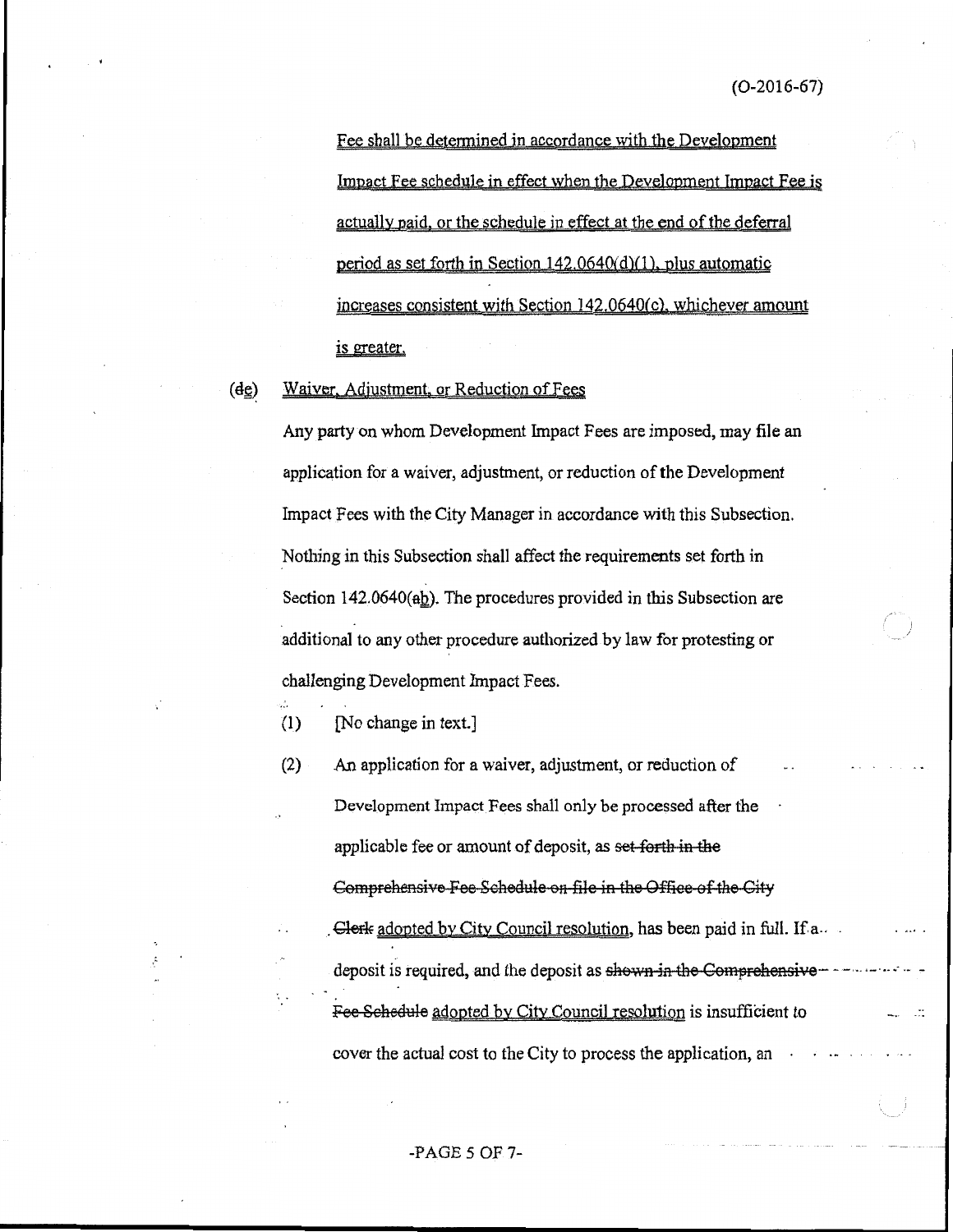additional deposit, in an amount determined by the City Manager, shall be required. Any unused portion of a deposit shall be returned. If the City Council grants the application for a waiver. adjustment, or reduction of the Development Impact Fees, then the fee or the amount of the deposit expended shall be returned, minus a five hundred dollar processing fee equal to 10 percent of the refund amount up to a maximum of five hundred dollars. If the City Council grants the application for an adjustment or reduction of the Development Impact Fees, then a portion of the fee or amount of the deposit expended, determined by the percentage reduction in the Development Impact Fee imposed, shall be returned, minus a processing fee equal to 10 percent of the refund amount up to a maximum of five hundred dollars.

(3) through (7) [No change in text.]

ίÛ

Developer Reimbursement Agreements

For purposes of this Division, a developer reimbursement agreement means an agreement to reimburse another entity for all or a portion of the cost of the entity's contracts with consultants and/or contractors for the design and construction of a public works project. The City Manager may enter into a written developer reimbursement agreement for a public works project that contains supplemental size, capacity, number, or length, or ... will serve community wide needs, the need for which is not directly we will serve

 $-PAGE$  6 OF 7-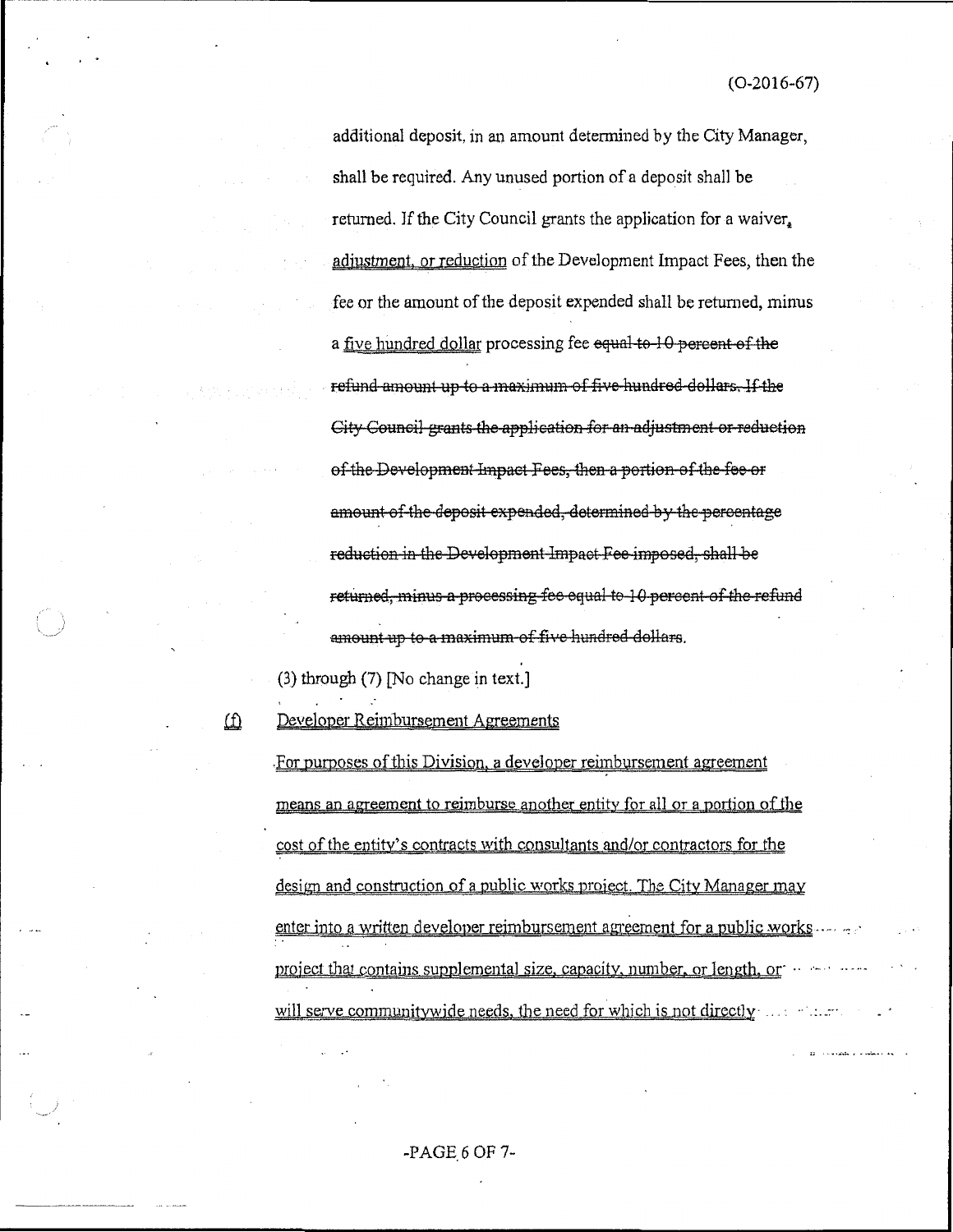a shekara kata wa matu wa kutoka wa 1922.<br>Matu wa 1922

المار المنافر المنافر المنافر المنافر المنافر المنافر المنافر المنافر المنافر المنافر المنافر المنافر المنافر<br>المنافر المنافر المنافر المنافر المنافر المنافر المنافر المنافر المنافر المنافر المنافر المنافر المنافر المناف

attributable to the *development*, provided that the following minimum requirements are satisfied:

- $(1)$ The source of reimbursement shall be limited to Development Impact Fee (as defined in Government Code section 66000) funds.
- $(2)$ The public works project is identified in a City Council-adopted public facilities financing plan or impact fee study and the amount of reimbursement does not exceed the amount identified for the public works project in the adopted public facilities financing plan or impact fee study.
- $(3)$ Any contract for expenses subject to reimbursement pursuant to a developer reimbursement agreement shall be awarded in accordance with the City Charter and San Diego Municipal Code Chapter 2, Article 2, Divisions 27, 30, 31, and 33 through 36. San Diego Municipal Code Chapter 2, Article 2, Division 32 shall not apply to consultant contracts that are entered into pursuant to a developer reimbursement agreement.

 $(4)$ The amount of the developer reimbursement agreement shall not exceed \$30,000,000.

HKV:nja  $05/14/15$ Or.Dept: Planning Doc. No.: 1057845

### -PAGE 7 OF 7-